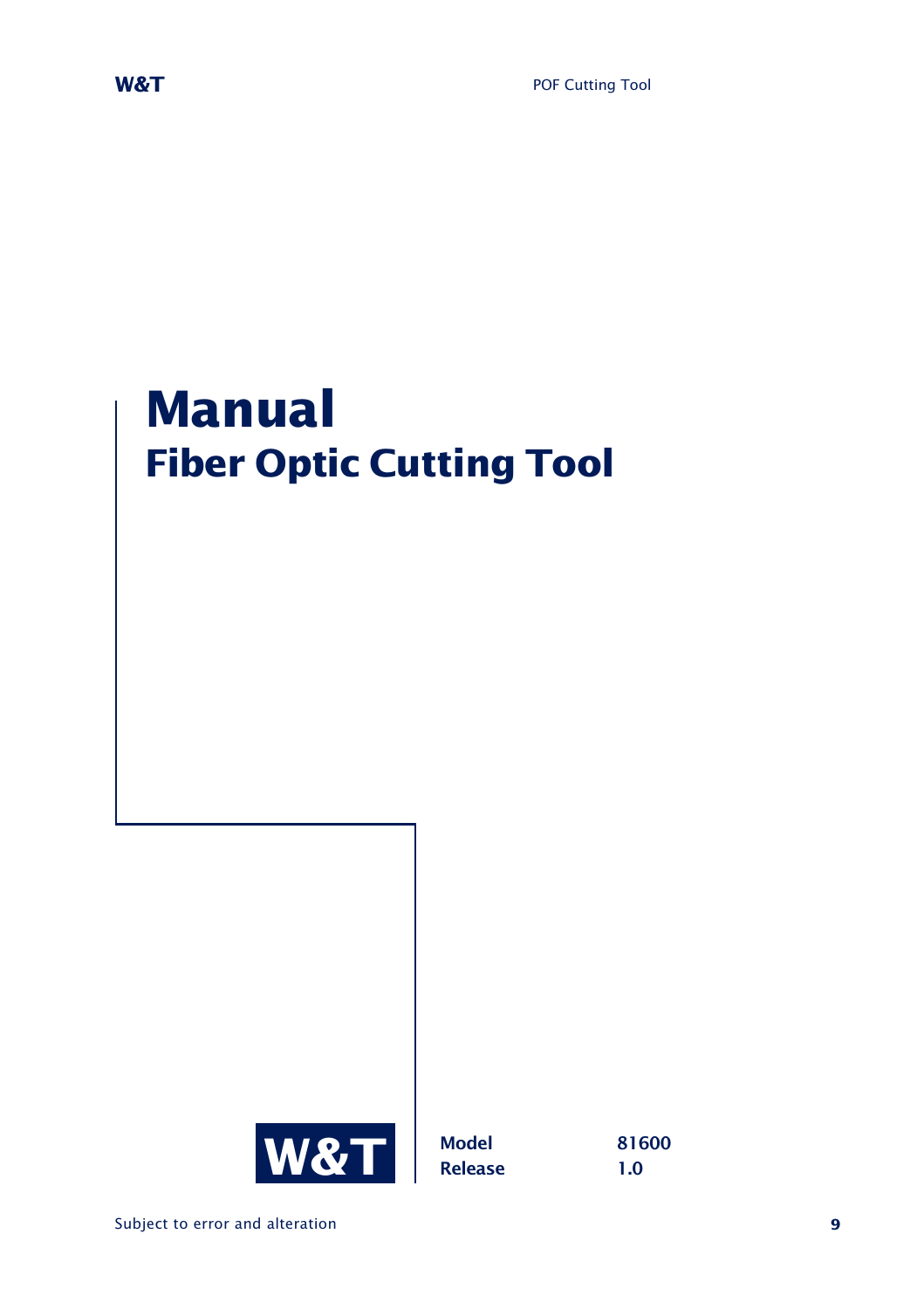

© 01/2006 by Wiesemann & Theis GmbH

Subject to errors and modifications:

Since we can make mistakes, none of our statements should be used without checking. Please inform us of any errors or misunderstandings you find so that we can recognize and eliminate them as quickly as possible.

Perform work on and with W&T products only as described here and you have fully read and understood the Manual. Improper use may result in personal risk. We assume no liability for the consequences of improper use. If in doubt, first check with us or with your dealer!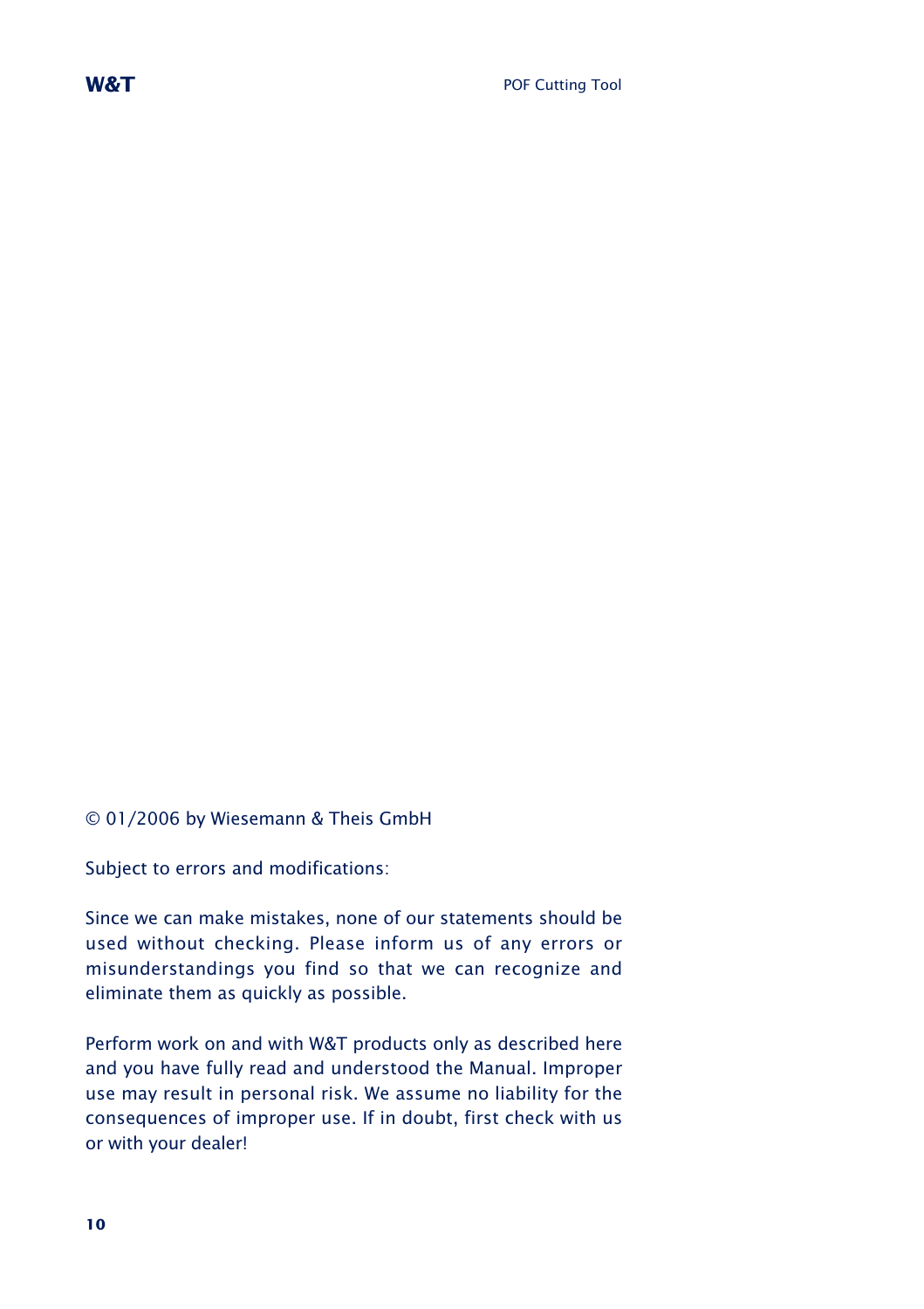#### **Cutting tool for plastic fiber optics, Model 81600**

The 81600 cutting tool enables fast and precise trimming of duplex POF cables size 4.4 x 2.2 mm without the necessity of grinding or polishing the resulting cut surfaces.

#### **Background information**

For short runs it is generally sufficient to trim the plastic fiber optic cable using simple tools such as a sharp knife. In these cases the additional attenuation caused by a less than ideal cut is non-critical for the stability of the data transmission. The light intensity at the receiving location is almost always sufficient for a reliable connection regardless of cut-related losses.

But when you begin to approach the maximum permissible distance, the cut quality is important in terms of the achievable distance and the stability of the connection, and can determine whether a connection is feasible or not. A perfect cut can give you up to an additional 20 meters of distance in borderline conditions.

The decisive criterion for the quality of the cut is a flat cut at right angles to the cable axis, so that as little light as possible is lost through scatter or reflection. Such cuts can be achieved using the described cutting tool without requiring additional grinding or polishing of the cut surface.

**Important: This tool is not suitable for trimming glass fiber cables. Any attempt to use the tool for cutting glass fiber media will permanently damage the cutting element.**

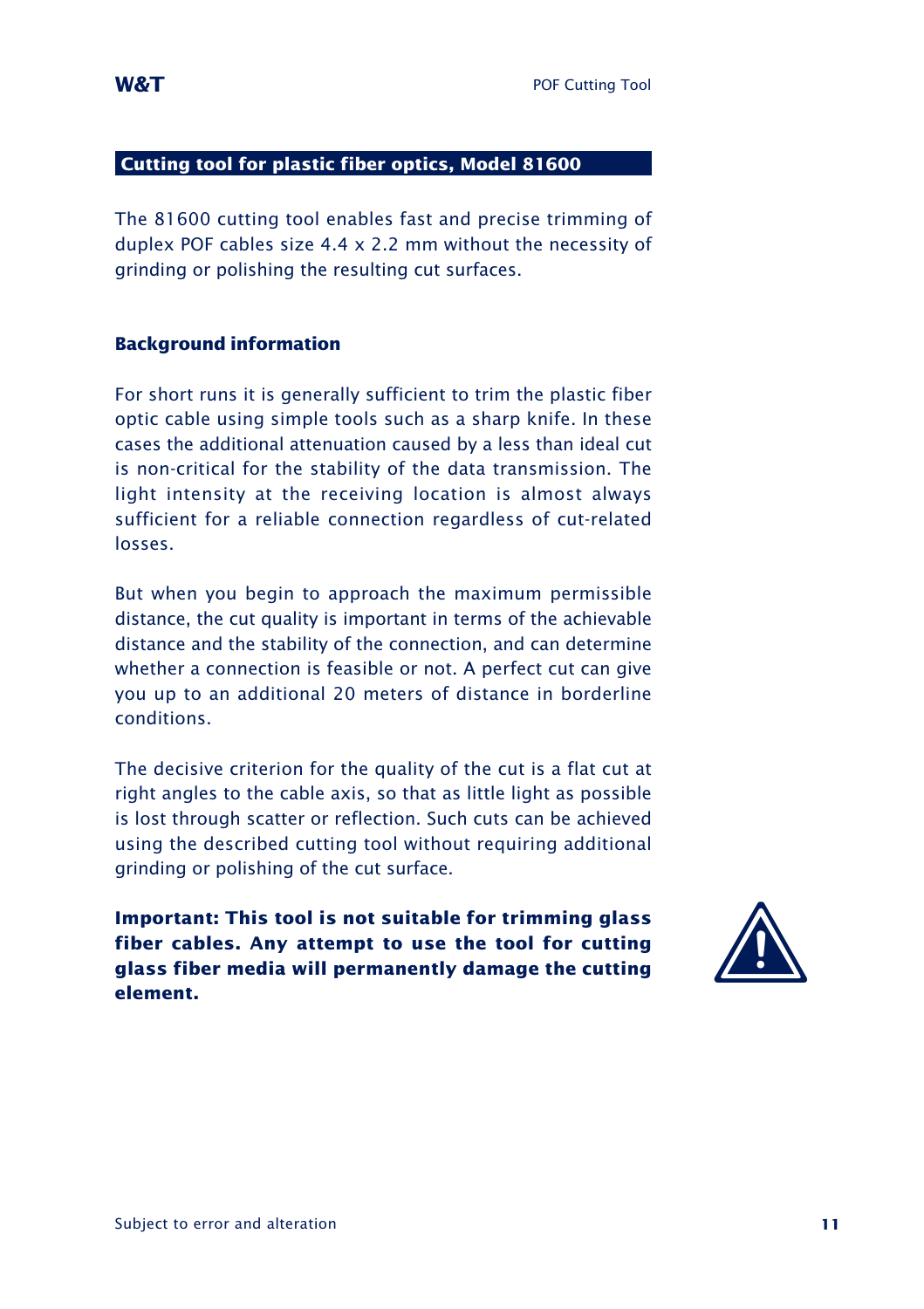#### **Preparing the cutter**

The plier is shipped from the factory with a safety lock which must be removed before using the tool.

#### **Cutting fiber optic cable**

Open the plier by pressing the two grips on the tool together and then releasing them.

Place the duplex fiber optic cable into the holder provided in the clamping block of the plier:



Close the plier by pressing the two grips together until the fiber optic cable is securely held in the clamping block. While doing this take care not to squeeze the grips until they touch, since this will release the plier again.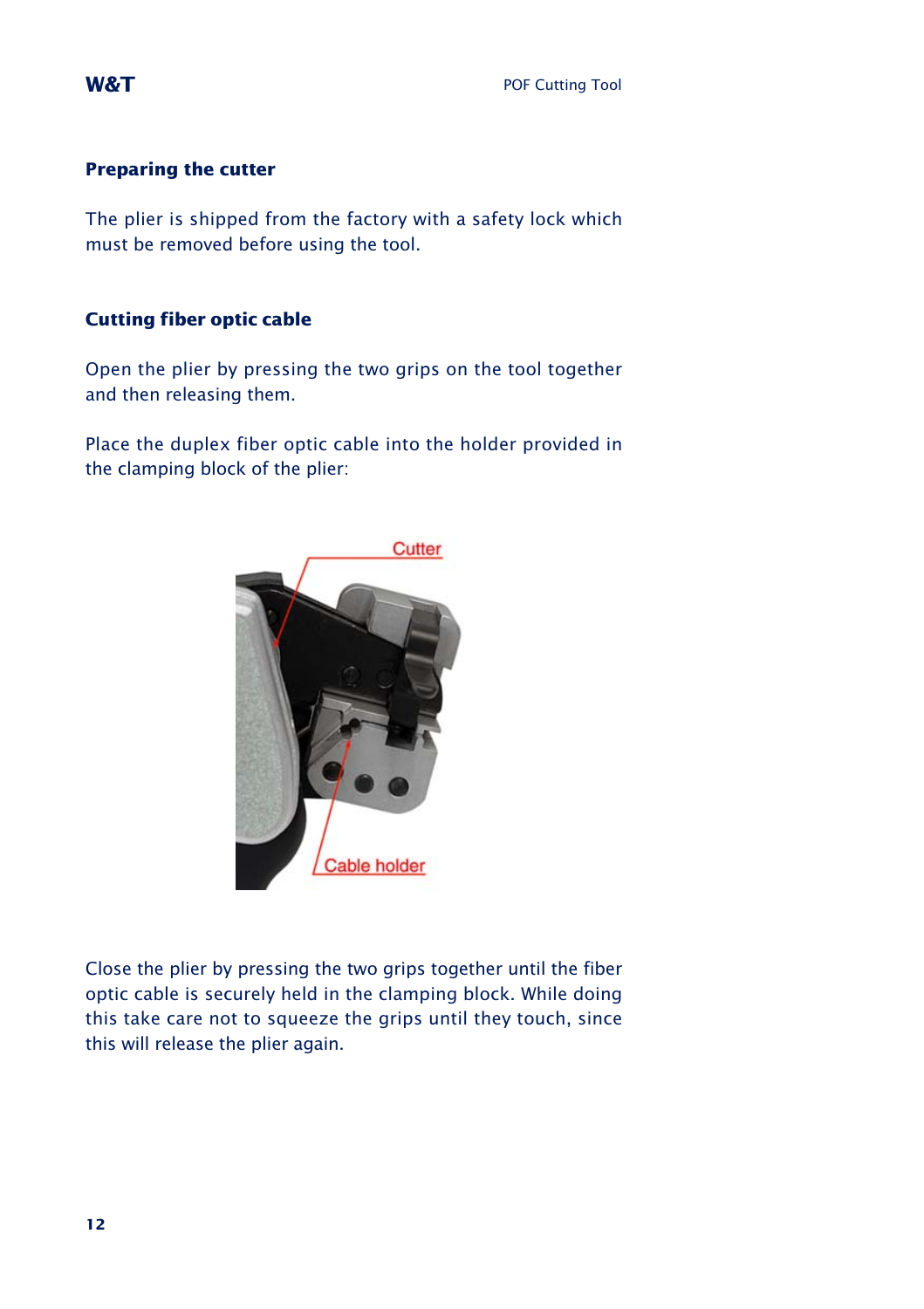Then press the cutting wheel against the fiber optic cable by squeezing the trigger-like grip towards you using your index finger.



A firm pull with the index finger quickly and cleanly cuts the fiber optic cable. To remove the cable from the clamping block, open the plier.

With each cutting operation the cutting wheel rotates forward by a slight angle, thus significantly increasing the service life of the tool.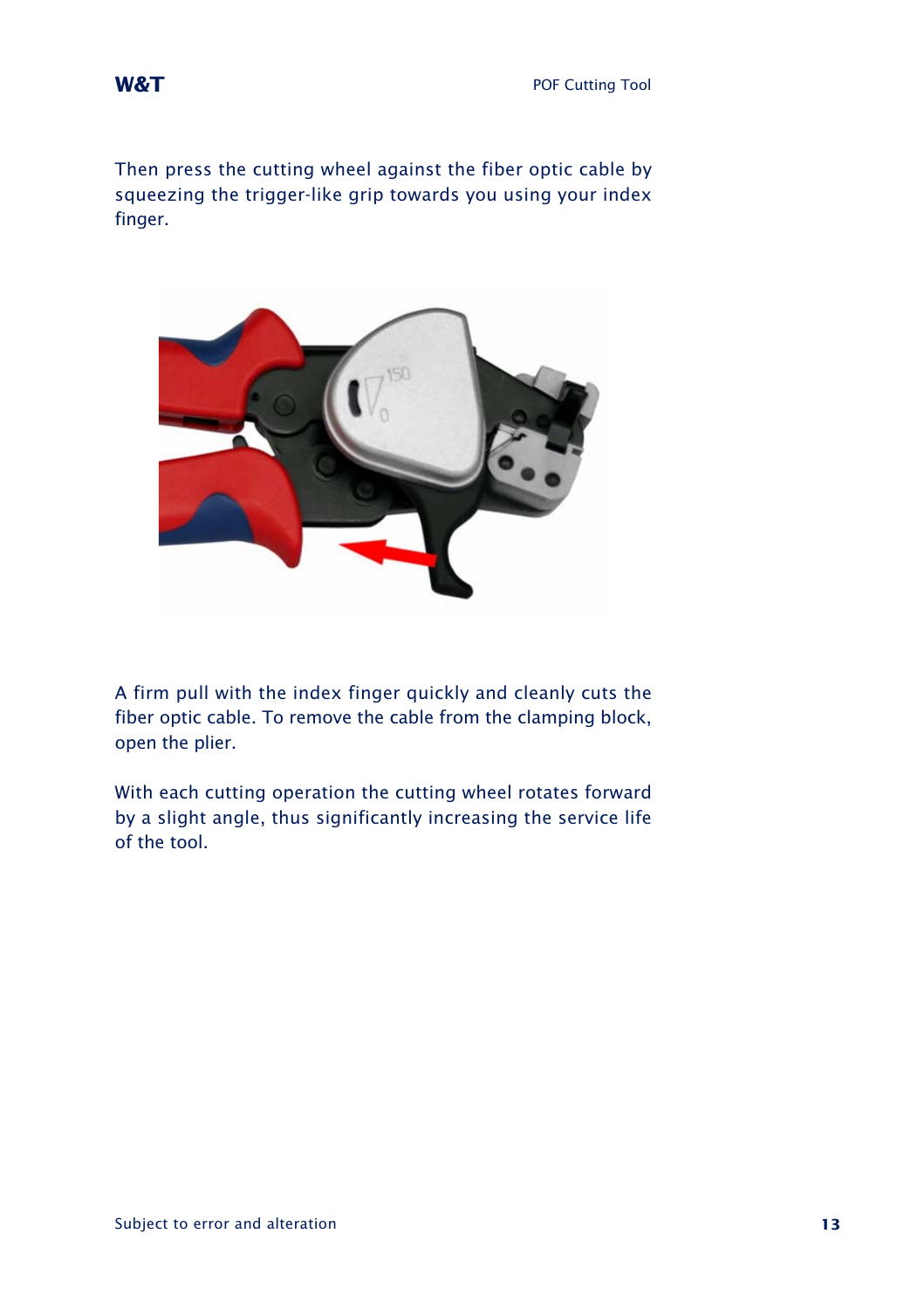### **Stripping fiber optic cables**

In addition to the cutting function, the plier is also capable of stripping duplex fiber optic cable. This function is now required however when using fiber optic cable together with W&T fiber optic interfaces.

To strip the cable, insert it into the stripping holder of the clamping block and pull the associated lever up to expose the inner cable section.



#### **Replacing the cutter**

In order to ensure consistent cutting quality, the cutter monitors the number of cuts made and indicates the end of the useful life of the cutting wheel in a small window on the side.

When the life expectance is reached, which occurs after 1260 cutting operations, the entire safety cutter needs to be replaced.



The safety cutter including cutting wheel is user replaceable as a self-contained unit and can be ordered from W&T under Article No. 81602.